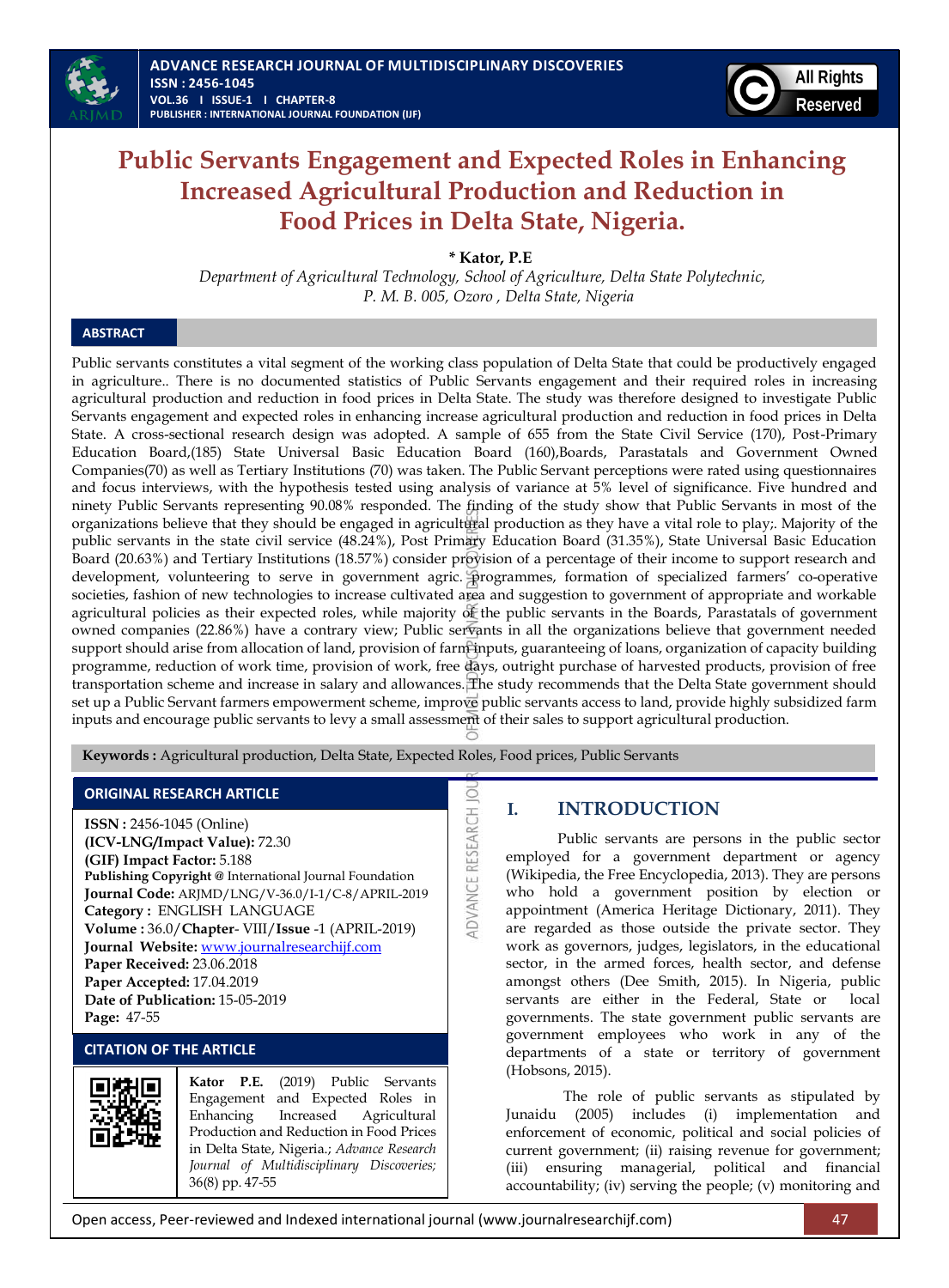evaluating performance of organizations (public, private or non-governmental) that are rendering service on behalf of government; (vi) driving all development initiatives and (vii) rendering quality public service. Public servants can therefore be considered as crucial to the overall efforts of nation building.

Experience overtime in Delta State shows that most public servants particularly those within the middle and high cadres are educated to a reasonable extent and perceive that their only means of survival is white collar jobs and are therefore adamant towards agriculture. Except for those within the Ministry of Agriculture and Natural Resources that perform their assigned roles in supporting agricultural production, other public servants regard agriculture as what is supposed to be engaged in by local farmers in the rural areas. They regard it as being for people who had no formal education, are retired or old. They regard it as a non-lucrative profession due to perceived low earnings, manual labour and farm drudgery amongst others. These persons prefer to buy agricultural products at any price as against being engaged in it. They go further to discourage those engaged in agricultural production and encourage them to take up other ventures such as welding, okada riding, and any other perceived "fast money making" ventures. This as grossly affected agricultural production as fewer persons are now engaged in it. The massive rural-urban drive to seek alternative sources of earnings is a typical example.

The Delta State government in a bid to diversify the economy from crude oil dependency through its, " Delta beyond Oil" project consider agriculture as a vital alternative to achieve the declared aims of Nigeria's National Agricultural policy to; (i) attain food security (ii) increase production and productivity; (iii) generate employment and income; (iv) expand and reduce food imports thereby freeing resources for critical infrastructure development and delivery of social services. FAO projections reveal that by the year 2050, there will be 9.2 billion people in the world to feed, hence overall food production has to increase by 70%(FAO, 2011). Delta State with a growing population that is increasingly dependent on imported food may not be able to guarantee adequate food for its populace with time. Any scarcity will eventually lead to an astronomical increase in prices of food items thereby making it imperative that individuals from all shades of endeavours including public servants should be persuaded to engage in varying forms of agricultural production to guarantee an increase in the number of persons engaged in agriculture that would cumulatively guarantee an increase in agricultural production to enhance supply meeting up demand to stabilize and possibly reduce food prices.

On the basis of the foregoing, this paper (i) determines whether Public Servants should engage in agriculture; (ii) finds out whether Public Servants role in agriculture is important; (iii) investigate the expected roles of public servants in enhancing increased food production and food price reduction and (iv) identifies the kind of support that should be provided by government to assist public servants perform the expected roles

effectively in enhancing food production and reduction in food prices.

### **Hypotheses**

53

**DISCOVERI** 

MULTIDISCIPLINARY

bF<sub>1</sub>

JOURNAL

**ADVANCE RESEARCH** 

**Ho1:** There is no significant difference between the five groups of Public Servants with respect to their perceptions of their expected roles in increasing agricultural production and reduction in food prices.

### **II. MATERIALS AND METHODS**

The study was carried out in Delta State, Nigeria. The State is located in the South-South geo-political region of Nigeria and was created from the defunct Bendel State in 1991. The state is bounded in the North and West by Edo state; the East by Anambra, Imo and Rivers States, South-East by Bayelsa and on the Southern flanks is Bight of Benin. There are twenty-five local government areas in the state covering a total land area of 18,050km2. The average rainfall ranges from 1,910mm in the northern areas to 2,670mm in the coastal areas. The state is characterized by mangrove swamps along the coast to rainforest in the coastal parts and a derived savannah (grassland, wooded shrub land and immature forest in the northern stretch). The topographic features of the state include flat lands with poor drainage, swamps and vast estuaries in the South and central areas, while the northern areas is characterized by low lying plains and undulating terrains with low hills and valleys. The main agricultural commodities produced in Delta State include arable crops (cassava, yam and maize), tree crops and perennials (oil palm, rubber, raffia palm and plantain) fruits and vegetables (pineapples, citrus and tomato). Livestock production focuses mainly on poultry and piggery, while goat and sheep are on traditionally free range. People along the coastal areas are involved in artisanal fisheries, while aquaculture is carried out throughout the state (UNDP, 2014). The study adopted a cross sectional research design by examining a cross section of public servants with respect to their expected roles in agricultural production and reduction in food prices at a single point in time and analyzing it. The population of the study comprised of the 65,454 public servants in Delta State.

### **Table 1: Staff Strength of the Delta State Public Service**

| $S/N0$ . | Organization                                                               | Population | Percentage | Composition<br>Rank |
|----------|----------------------------------------------------------------------------|------------|------------|---------------------|
| 1        | <b>State Civil Service</b><br>(Ministries,<br>Departments and<br>Agencies) | 17,000     | 25.98      | 2                   |
| 2        | Post-primary<br><b>Education Board</b>                                     | 18,454     | 28.19      | 1                   |
| 3        | <b>State Universal</b><br>Basic Education<br>Board                         | 16,000     | 24.45      | 3                   |
| 4        | Boards, Parastatals<br>and Government<br>Owned Companies                   | 7,000      | 10.69      | 4                   |
| 5        | <b>Tertiary Institutions</b>                                               | 7,000      | 10.69      | 4                   |
| Total    |                                                                            | 65,454     | 100.00     | 14                  |

*Source: Delta State Public Service Bulletin, 2015.*

*\* 1-Highest \* 4 – Lowest*

Open access, Peer-reviewed and Indexed international journal (www.journalresearchijf.com) 48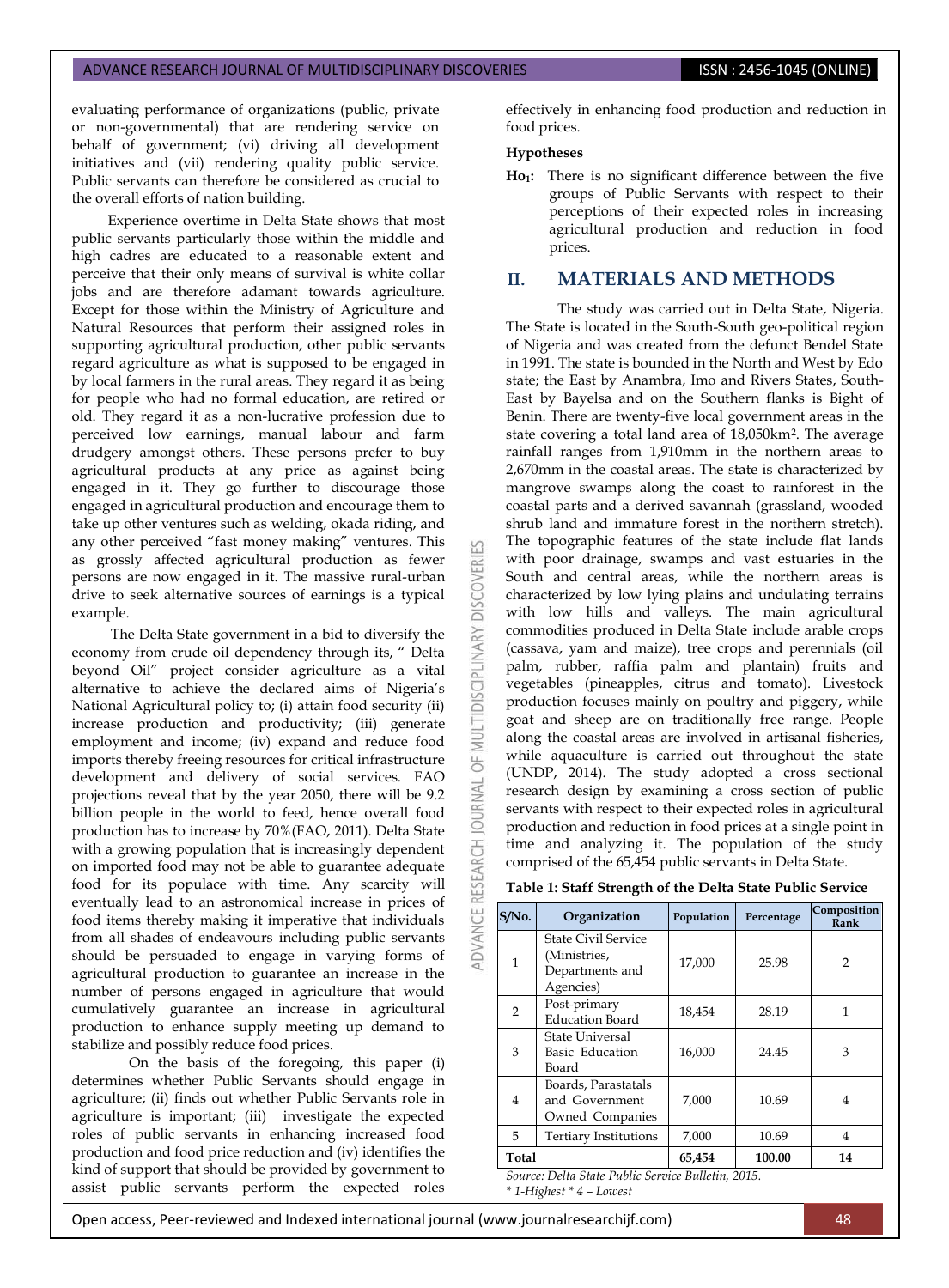The stratified random sampling technique was used in selecting the sample population from each stratum such that the number of sample subjects from a particular stratum is proportional to the stratum's share of the total population. In that regard, the list of all the members of each of the organizations was obtained and purposively, a sampling interval of 100 was used in selection.

| S/No         | Organization                                                               | Popula<br>tion | Sample<br>Populat<br>ion | Percentage Ran<br>$( \frac{0}{0} )$ | $\bf k$        |
|--------------|----------------------------------------------------------------------------|----------------|--------------------------|-------------------------------------|----------------|
| $\mathbf{1}$ | <b>State Civil Service</b><br>(Ministries,<br>Departments and<br>Agencies) | 17,000         | 170                      | 25.98                               | 2              |
| 2            | Post-primary<br><b>Education Board</b>                                     | 18,454         | 185                      | 28.19                               | 1              |
| 3            | <b>State Universal</b><br>Basic Education<br>Board                         | 16,000         | 160                      | 24.45                               | 3              |
| 4            | Boards, Parastatals<br>and Government<br>Owned<br>Companies                | 7,000          | 70                       | 10.69                               | $\overline{4}$ |
| 5            | Tertiary<br>Institutions                                                   | 7,000          | 70                       | 10.69                               | 4              |
| Total        |                                                                            | 65,454         | 655                      | 100                                 | 14             |

**Table 2: Sample Population of Public Servants**

*Source: Delta State Public Service Bulletin, 2015.*

Structured questionnaires and focus group discussions were used in generating data for the study. Six hundred and fifty five questionnaires were administered and five hundred and ninety were retrieved properly filled, while the others were discarded. Five focus groups (one for the aforementioned organizations) were constituted. Each of the focus group had ten members (the moderator (researcher) and nine other members). The nine members were selected based on their interest on the subject matter and their willingness to contribute relevant ideas towards the successful completion of the study. Data collated from the questionnaires were analyzed using frequency counts, percentages and mean where necessary. On a five point likert scale, mean computations of 3.00 and above means acceptance, while below 3.00 resulted in rejection. The outcome of the focus group discussions were summarized and presented. The hypothesis was analyzed using analysis of variance (ANOVA) at 5% level of significance.

# **III. RESULTS**

### **Personal characteristics of Public Servants**

Data in Table 3 indicates a larger proportion of the Public Servants are males (51.53%), fall within the age range of 31-43yrears (47.63%), are married (85.42%) worked for period of 11-20years (35.59%), have a household size of 1-3 (66.78%), earn a range of income of N60,001 – N90,000 (31.02%) and have poultry production as their preferred area of agricultural specialization (41.69%). The implication of this result is that more of the

respondents are males, fall within the youthful production age, with family commitments, have been engaged in public service in the long term, possess a small family, earn an average income on a monthly basis and prefer poultry production to other areas of agriculture.

#### **Table 3: Personal Characteristics of Public Servant**

| S/N<br>0.      | Character<br>istics            | Options                               | Freque<br>ncy                                                                                                                                                                                                                                                                                              | Percent<br>age | Ra<br>nk       |
|----------------|--------------------------------|---------------------------------------|------------------------------------------------------------------------------------------------------------------------------------------------------------------------------------------------------------------------------------------------------------------------------------------------------------|----------------|----------------|
| 1              | Gender                         | Male                                  | 304                                                                                                                                                                                                                                                                                                        | 51.53          | 1              |
|                |                                | Female                                | 286                                                                                                                                                                                                                                                                                                        | 48.47          | $\overline{2}$ |
|                |                                | 18-30                                 | 92                                                                                                                                                                                                                                                                                                         | 15.59          | 3              |
|                | Age                            | 31-43                                 | 281                                                                                                                                                                                                                                                                                                        | 47.63          | $\mathbf{1}$   |
| $\overline{2}$ | Range:                         | 44-56                                 | 140                                                                                                                                                                                                                                                                                                        | 23.73          | $\overline{2}$ |
|                |                                | Above 56                              | 77<br>13.05<br>62<br>10.51<br>504<br>85.42<br>3.05<br>18<br>6<br>1.02<br>148<br>25.08<br>210<br>35.59<br>200<br>33.7<br>32<br>5.42<br>394<br>66.78<br>129<br>21.86<br>67<br>11.36<br>79<br>13.39<br>134<br>22.71<br>183<br>31.02<br>135<br>22.88<br>59<br>10<br>25.76<br>152<br>2.03<br>12<br>41.69<br>246 | 4              |                |
|                |                                | Single                                |                                                                                                                                                                                                                                                                                                            |                | $\overline{2}$ |
| 3              | Marital                        | Married                               |                                                                                                                                                                                                                                                                                                            |                | 1              |
|                | Status:                        | Divorced                              |                                                                                                                                                                                                                                                                                                            |                | 3              |
|                |                                | Widowed                               |                                                                                                                                                                                                                                                                                                            |                | 4              |
|                |                                | $0 - 10$                              |                                                                                                                                                                                                                                                                                                            |                | 3              |
|                | Length of<br>Service:          | $11 = 20$                             |                                                                                                                                                                                                                                                                                                            |                | 1              |
| $\overline{4}$ |                                | 21-30                                 |                                                                                                                                                                                                                                                                                                            |                | 2              |
|                |                                | Above 30                              |                                                                                                                                                                                                                                                                                                            |                | $\overline{4}$ |
| 5<br>d Size:   | Househol                       | $1 = 3$                               |                                                                                                                                                                                                                                                                                                            |                | 1              |
|                |                                | $4=6$                                 |                                                                                                                                                                                                                                                                                                            |                | $\overline{2}$ |
|                |                                | Above 6                               |                                                                                                                                                                                                                                                                                                            |                | 3              |
|                |                                | N <sub>0</sub> - N <sub>30</sub> ,000 |                                                                                                                                                                                                                                                                                                            |                | 4              |
|                | Range of<br>Income:            | N30,000 - N60,000                     |                                                                                                                                                                                                                                                                                                            |                | 3              |
| 6              |                                | N60,001 - N90,000                     |                                                                                                                                                                                                                                                                                                            |                | 1              |
|                |                                | N90,001 - N120,000                    |                                                                                                                                                                                                                                                                                                            |                | $\overline{2}$ |
|                |                                | Above N120,000                        |                                                                                                                                                                                                                                                                                                            |                | 5              |
|                |                                | Crop Production                       |                                                                                                                                                                                                                                                                                                            |                | 3              |
|                | Area of<br>Agricultur<br>al    | Livestock<br>Production               |                                                                                                                                                                                                                                                                                                            |                | $\overline{4}$ |
| 7              | Specializa                     | Poultry production                    |                                                                                                                                                                                                                                                                                                            |                | 1              |
|                | tion of<br>Preferenc           | Fisheries                             | 180                                                                                                                                                                                                                                                                                                        | 30.51          | 2              |
|                | e<br>Source: Survey Data, 2015 | Others Please.<br>Specify             | $\overline{a}$                                                                                                                                                                                                                                                                                             | $\overline{a}$ | 5              |



**Perception of Engagement of Public Servants in Agriculture** 

Table 4 shows that public servants in organizations such as the State Civil Service  $(X=2.95)$ , and Boards, Parastatals of government owned companies  $(\overline{X}=2.83)$  do not believe that public servants should be engaged in Agriculture, while those in the Post Primary

Open access, Peer-reviewed and Indexed international journal (www.journalresearchijf.com) 49

OF MULTIDISCIPLINARY DISCOVERIES

**ADVANCE RESEARCH JOURNAL**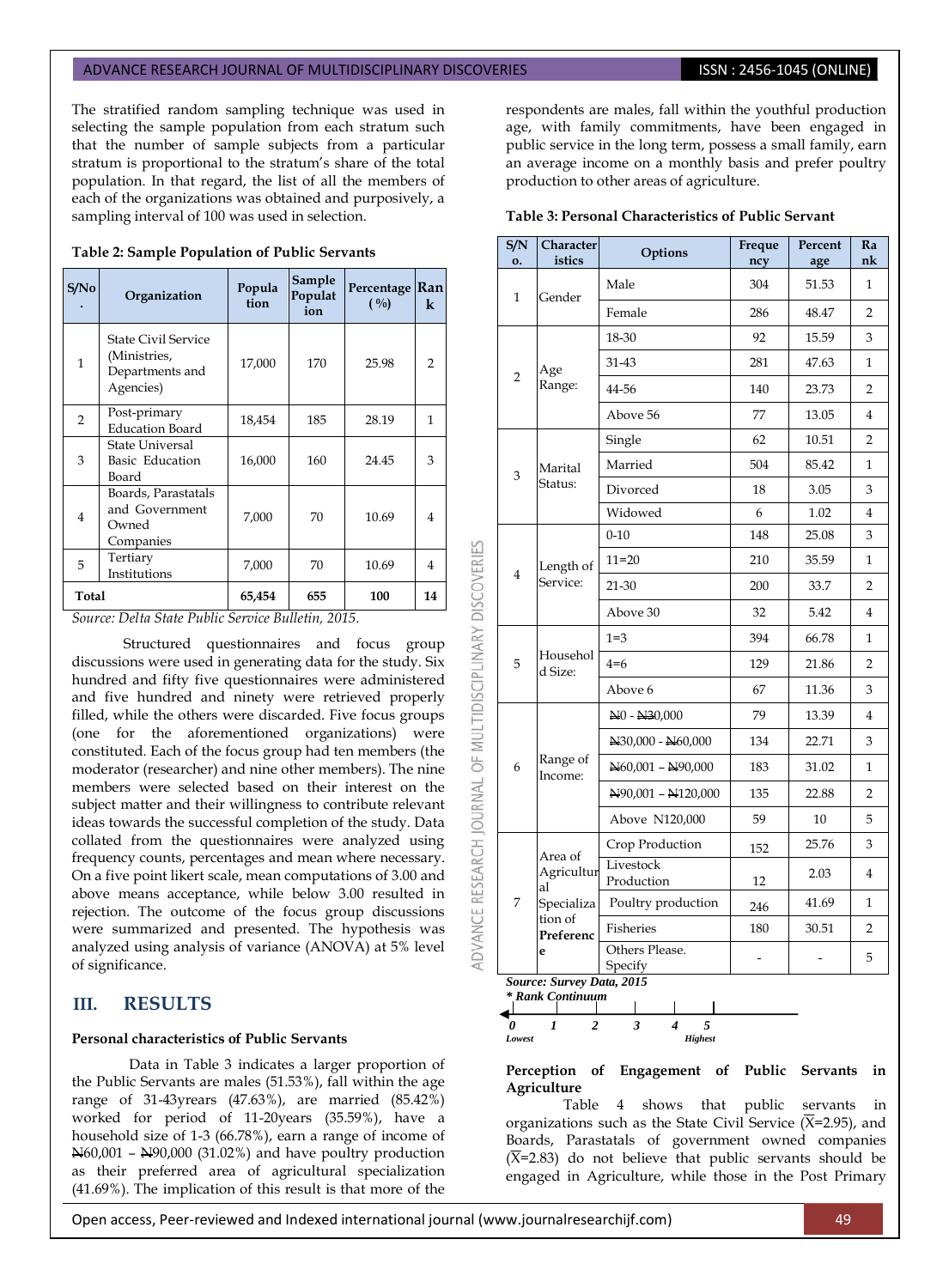Educations Board  $(\overline{X}=3.37)$ , State Universal Basic Education Board ( $\overline{X}$  = 3.46) and Tertiary Institutions  $(\overline{X}=3.76)$  accept that public servants should be engaged in agriculture.

### **Table 4: Perception of Engagement of Public Servants in Agricultural Production**

| Response         | Organization/Frequency |             |              |              |       |  |  |
|------------------|------------------------|-------------|--------------|--------------|-------|--|--|
| <b>Variables</b> | <b>SCS</b>             | <b>PPEB</b> | <b>SUBEB</b> | <b>BPGOC</b> | TI    |  |  |
| Strongly         | 52                     | 78          | 43           | 09           | 23    |  |  |
| Agree (5)        | (260)                  | (390)       | (215)        | (45)         | (115) |  |  |
| Agree (4)        | 18                     | 20          | 51           | 16           | 19    |  |  |
|                  | (72)                   | (80)        | (204)        | (64)         | (76)  |  |  |
| Undecided        | 10                     | 08          | 13           | 08           | 07    |  |  |
| (3)              | (30)                   | (24)        | (39)         | (24)         | (21)  |  |  |
| Disagree (2)     | 49                     | 50          | 30           | 28           | 20    |  |  |
|                  | (98)                   | (100)       | (60)         | (56)         | (40)  |  |  |
| Strongly         | 41                     | 29          | 36           | 09           | 11    |  |  |
| Disagree (1)     | (41)                   | (29         | (36)         | (9)          | (11)  |  |  |
| <b>TOTAL</b>     | 501                    | 623         | 554          | 198          | 263   |  |  |
| N                | 170                    | 185         | 160          | 70           | 70    |  |  |
|                  | 2.95                   | 3.37        | 3.46         | 2.83         | 3.76  |  |  |

# $*\overline{X} = 3$  or  $> 3 =$  accept  $\overline{X} < 3 -$  reject N= 590

**Perception of Importance of Public Servants Roles and Expected Roles in Boosting Agricultural Production.** 

Table 5 indicates that public servants role in agricultural production is important as shown by the mean computation of the public servants of the State Civil Service  $(X=3.52)$ , Post Primary Education Board  $(X=3.02)$ , State Universal basic Education Board  $(X=3.16)$ , Boards and Parastatals of Government Owned Companies  $(\overline{X}=3.28)$  and those of Tertiary Institutions ( $\overline{X}=3.49$ ).

### **Table 5: Perception of Relevance of Public Servant Roles in Agricultural Production**

|                           | Organization/Frequency |             |              |              |           |  |
|---------------------------|------------------------|-------------|--------------|--------------|-----------|--|
| <b>Response Variables</b> | <b>SCS</b>             | <b>PPEB</b> | <b>SUBEB</b> | <b>BPGOC</b> | <b>TI</b> |  |
|                           | 63                     | 56          | 38           | 18           | 201       |  |
| Strongly Agree (5)        | (315)                  | (280)       | (190)        | (90)         | (100)     |  |
|                           | 34                     | 37          | 49           | 24           | 21        |  |
| Agree (4)                 | (136)                  | (148)       | (196)        | (96)         | (84)      |  |
| Undecided (3)             | 12                     | 18          | 08           | 05           | 10        |  |
|                           | (36)                   | (54)        | (24)         | (15)         | (30)      |  |
|                           | 50                     | 40          | 30           | 06           | 11        |  |
| Disagree (2)              | (100)                  | (80)        | (60)         | (12)         | (22)      |  |
|                           | 11                     | 34          | 35           | 17           | 08        |  |
| Strongly Disagree (1)     | (11)                   | (34)        | (35)         | (17)         | (8)       |  |
| <b>TOTAL</b>              | 598                    | 559         | 505          | 230          | 244       |  |
| N                         | 170                    | 185         | 160          | 70           | 70        |  |
| X                         | 3.52                   | 3.02        | 3.16         | 3.29         | 3.49      |  |

### **\***  $X = 3$  or  $> 3 =$  accept  $X < 3 -$  reject  $N = 590$

ADVANCE RESEARCH JOURNAL OF MULTIDISCIPLINARY DISCOVERIES

Table 6 shows that the public servants perception of a combination of providing a percentage of their income for research and development, volunteering to serve in government agricultural programmes, formation of specialized public servants farmers co-operative societies, fashioning out of new technologies that will increase cultivated area and suggestion to government of appropriate and workable policies dominated in the State Civil Service (48.24%), Post Primary Education Board

(31.35%), State Universal Basic Education Board (20.63%) and Tertiary Institutions (18.57%) as the expected roles of public servants in Agricultural production and reduction in food prices. Conversely, public servants perception of their expected roles in the Board, parastatals of government owned companies (22.86%) indicates that a combination of providing a percentage of their income for research and development, volunteering to serve in government agricultural programmes and formation of specialized public servants Farmers Co-operative Societies dominated amongst others.

### **Table 6: Perception of Expected Roles of Public Servants in Boosting Agricultural Production and Reduction of Food Prices.**

| <b>Expected Roles</b>                                                             | Organization/Frequency/Percentage |                |                  |                |                   |  |  |
|-----------------------------------------------------------------------------------|-----------------------------------|----------------|------------------|----------------|-------------------|--|--|
|                                                                                   | <b>SCS</b>                        | <b>PPEB</b>    | <b>SUBEB</b>     | <b>BPGOC</b>   | TI                |  |  |
| (i) Provide a<br>Percentage of their<br>Income to support                         | 03                                | 14             | 20               | 03             | 12                |  |  |
| Agricultural<br>Research and<br>Development                                       | (1.76%)                           | (7.57%)        | $(12.50\%)$      | $(4.29\%)$     | (17.14%)          |  |  |
| $\overline{(ii)}$ Volunteering to<br>serve in Government                          |                                   | 03             | 08               | 07             | 06                |  |  |
| Agricultural<br>programmes                                                        | $(-)$                             | (1.62%)        | $(5.00\%)$       | $(10.00\%)$    | (8.57%)           |  |  |
| (iii)Form specialized<br><b>Public Servants</b><br>Farmers Co-                    | 12                                | 09             | 20               | 08             | 05                |  |  |
| operative Societies                                                               | (7.06%)                           | (4.86%)        | (12.50%)         | (11.43%)       | (7.14%)           |  |  |
| (iv)Fashion out new<br>technologies that                                          | 07                                | 10             | 30               | 07             | 04                |  |  |
| will increase<br>cultivated area                                                  | (4.12%)                           | (5.41%)        | (18.75%)         | $(10.00\%)$    | (5.71%)           |  |  |
| (v)Suggest to<br>government<br>appropriate and                                    | 09                                | 05             | 02               | 02             | 09                |  |  |
| workable<br>agricultural policies                                                 | (5.29%)                           | (2.70%)        | (1.25%)          | $(2.86\%)$     | $(12.86\%)$       |  |  |
| (vi)Encourage and<br>promote Gender                                               | 04                                | 03             | 04               | 01             | 01                |  |  |
| equality in<br>Agriculture                                                        | (2.35%)                           | (1.62%)        | (2.50%)          | (1.43%)        | (1.43%)           |  |  |
| (vii)Encourage and<br>re-orientate other<br>categories to be<br>engaged in        | 15                                | 10             | 08               | 06             | 05                |  |  |
| agricultural<br>production of<br>varying forms                                    | (8.82%)                           | $(5.41\%)$     | $(5.00\%)$       | (8.57%)        | (7.14%)           |  |  |
| (viii)<br>Organize<br>Seminars,<br>Workshops<br>and                               | 08                                | 04             | 03               | 03             | 03                |  |  |
| symposia to provide<br>more<br>information<br>and knowledge                       | $(4.71\%)$                        | (2.16%)        | (1.88%)          | (4.29%)        | (4.29%)           |  |  |
| (ix) Encourage use<br>of improved<br>tools<br>and equipment, soil<br>improvement, | 12                                | 13             | 10               | 04             | 02                |  |  |
| protection of crops<br>and animal health                                          | (3.06%)                           | (7.03%)        | (6.25%)          | (5.71%)        | $(2.86\%)$        |  |  |
| (x) i, ii, iii.                                                                   | $\overline{a}$<br>$(-)$           | 20<br>(10.81%) | 03<br>$(1.88\%)$ | 16<br>(22.86%) | 07<br>$(10.00\%)$ |  |  |
| $(xi)$ i, ii, iii, iv & v                                                         | 82                                | 58             | 33               | 05             | 13                |  |  |
|                                                                                   | (48.24%)                          | (31.35%)       | (20.63%)         | (7.14%)        | (18.57%)          |  |  |
| (xii) i, ii, iii, iv, v,<br>vi, viii & ix                                         | 16                                | 34             | 18               | 03             | 03<br>(4.29%)     |  |  |
| (xiii) None of the                                                                | (9.41%)<br>02                     | (18.38%)<br>01 | (11.25%)<br>01   | (4.29%)<br>01  |                   |  |  |
| above                                                                             | (7.18%)                           | (0.54%)        | (0.63%)          | (1.43%)        | $\left( -\right)$ |  |  |
| <b>Total</b>                                                                      | 170                               | 185            | 160              | 70             | 70                |  |  |

*Source: Survey Data, 2015*

### Open access, Peer-reviewed and Indexed international journal (www.journalresearchijf.com) 50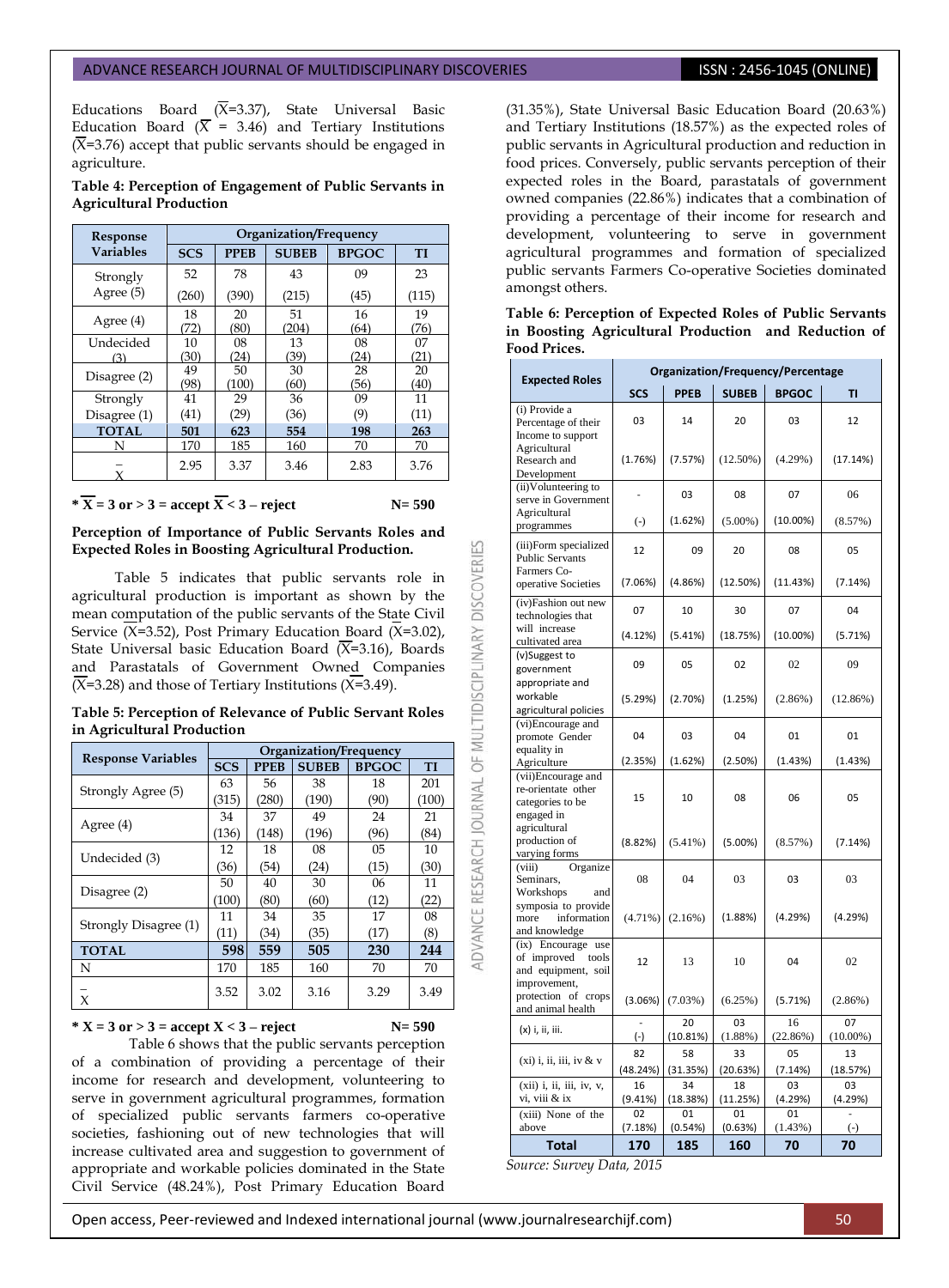### **Perception of Governments needed Support to Public Servants to performing their Expected Roles in Agricultural production and Reduction of Food Prices.**

Table 7 reveals that governments needed support to public servants in the performance of their expected roles in enhancing agricultural production and reduction in food prices involved a combination of allocation of land for agriculture, provision of farm inputs, guarantee of loans, organization of capacity building programmes, reduction of work time for 8am – 4pm to 8am -2pm, provision of work free days to public servants engaged in agriculture, outright purchase of harvested products, provision of free transportation scheme to and from the farms when needed and increase of salary and other allowances. The combination of these dominated as shown by the responses derived from public servants in the State Civil Service (28.82%), Post Primary Education Board (34.05%), State Universal Basic Education Board (22.50%), Boards and Parastatals of Government Owned Companies (27.14%) and Tertiary Institutions (20.00%).

**Table 7 Perception of Needed Support from Government by Public Servants in their Expected Roles of Increasing Agricultural Production and Reduction of Food Prices.**

| <b>Needed Government</b>                                   | Organization/Frequency/Percentage |             |                |              |                |  |  |
|------------------------------------------------------------|-----------------------------------|-------------|----------------|--------------|----------------|--|--|
| Support                                                    | <b>SCS</b>                        | <b>PPEB</b> | <b>SUBEB</b>   | <b>BPGOC</b> | TI             |  |  |
| (i) Allocation of Land                                     | 08                                | 02          | 35             | 11           | 0 <sub>5</sub> |  |  |
| for agriculture                                            | $(4.71\%)$                        | $(1.08\%)$  | $(21.88\%)$    | $(15.71\%)$  | $(7.14\%)$     |  |  |
| (ii) Provision of Farm<br>Inputs                           |                                   |             |                |              |                |  |  |
| (iii) Guarantee of                                         | 11                                | 01          | 08             | 03           | 06             |  |  |
| loans                                                      | (6.47%)                           | $(0.54\%)$  | $(5.00\%0)$    | (4,29%)      | $(8.57\%0)$    |  |  |
| (iv) Organization of<br>Capacity Building                  | 23                                | 01          | 07             | 04           | 08             |  |  |
| programmes                                                 | $(13.53\%)$                       | $(0.54\%)$  | $(4.38\%)$     | $(5.71\%0)$  | (11.43%)       |  |  |
| (v) Reduction of work                                      | 07                                | 20          | 28             | 10           | 12             |  |  |
| time from 8am-4pm<br>to 8am-2pm                            | $(4.12\%)$                        | $(10.81\%)$ | $(17.50\%)$    | $(14.29\%)$  | $(17.14\%)$    |  |  |
| (vi) Provision of work                                     | 01                                | 28          | 03             | 08           | 0 <sub>5</sub> |  |  |
| free days to public<br>servants engaged in<br>agriculture. | $(0.54\%)$                        | $(15.14\%)$ | $(1.88\%)$     | $(11.43\%)$  | $(7.14\%)$     |  |  |
| (vii) Outright                                             | 02                                | 12          | 0 <sub>5</sub> | 03           | 06             |  |  |
| purchase of<br>Harvested products                          | $(1.18\%)$                        | $(6.49\%)$  | (3.13%)        | $(4.29\%)$   | (8.57%)        |  |  |
| (viii) Provision of free<br>transportation scheme          | 08                                | 04          | 10             | 02           | 04             |  |  |
| to and from farms<br>when needed other<br>Allowances       | $(4.71\%)$                        | $(2.16\%)$  | (6.25%)        | $(2.86\%)$   | $(5.71\%)$     |  |  |
| (ix) Increase in Salary                                    | 03                                | 02          |                |              | 01             |  |  |
| and                                                        | (1.76%)                           | (1.08%)     | $(-)$          | $(-)$        | (1.43%)        |  |  |
| $(x)$ All of the above                                     | 49                                | 63          | 36             | 19           | 14             |  |  |
|                                                            | (28.82%)                          | $(34.05\%)$ | $(22.50\%)$    | (27.14%)     | $(10.00\%)$    |  |  |
|                                                            | 48                                | 34          | 21             | 06           | 07             |  |  |
| $(xi)$ i, ii, iii, iv & v                                  | $(28.24\%)$                       | $(18.38\%)$ | (13.13%)       | (8.57%)      | $(9.00\%)$     |  |  |
|                                                            | 10                                | 13          | 07             | 04           | 02             |  |  |
| (xii) i, ii, v, vii & viii                                 | $(5.88\%)$                        | (7.03%)     | $(4.38\%)$     | $(5.71\%)$   | $(2.88\%)$     |  |  |
| Total                                                      | 170                               | 185         | 160            | 70           | 70             |  |  |

*Source: Survey Data, 2015* 

**Table 8: Summary of Outcome of Focus Group Discussions in Public Service Organizations**

| Moderator<br>/Researcher<br>Presentations                                                                                                                                 | <b>Summary Opinion of Panel Members</b>                                                                                                                                                                                                                                                                                                                                                                                                                                                                                                                                                                                                                                                                                                                                                                                                                                                                                                                                                                                |
|---------------------------------------------------------------------------------------------------------------------------------------------------------------------------|------------------------------------------------------------------------------------------------------------------------------------------------------------------------------------------------------------------------------------------------------------------------------------------------------------------------------------------------------------------------------------------------------------------------------------------------------------------------------------------------------------------------------------------------------------------------------------------------------------------------------------------------------------------------------------------------------------------------------------------------------------------------------------------------------------------------------------------------------------------------------------------------------------------------------------------------------------------------------------------------------------------------|
| * What do you<br>think of Public<br>Servants<br>engagement in<br>agriculture?                                                                                             | Public servants should be engaged in<br>agriculture to provide food for themselves<br>their families and others for<br>sale<br>to<br>supplement their income. They should be<br>engaged in agriculture to enhance self<br>sufficiency in food production, reduce<br>dependence on imports and purchase from<br>the market and conserve income for other<br>important activities such as education of<br>their children, building of houses, buying<br>amongst others. They should be<br>cars<br>engaged in agriculture in either small,<br>medium or large scale to increase the<br>population of those engaged in agriculture<br>to increase agricultural production. But<br>however, a good number of public servants<br>are not engaged in agriculture.                                                                                                                                                                                                                                                             |
| Why have most<br>public Servant<br>not been<br>engaged in<br>agriculture?                                                                                                 | Most public servants have<br>not<br>been<br>engaged in agriculture as a result of the<br>belief that farming is tedious, difficulty in<br>acquiring land, lack of expertise, erroneous<br>farming<br>belief<br>that<br>is<br>for<br>old<br>and<br>uneducated people mostly resident in the<br>rural areas, lack of adequate funds, and lack<br>of encouragement from other<br>farmers,<br>government<br>and<br>relevant institutional<br>stakeholders.                                                                                                                                                                                                                                                                                                                                                                                                                                                                                                                                                                 |
| Do you think<br>that the<br>engagement of<br>public servants<br>in agriculture<br>can make a<br>difference in the<br>level of<br>production and<br>reduce food<br>prices? | The engagement of public servants<br>in<br>agriculture will increase numbers<br>οf<br>persons in agriculture which will ultimately<br>increase the overall scale of production as<br>larger area will be cultivated more inputs<br>will be used and greater output will be<br>expected. This will ultimately increase the<br>supply of food in relation to the demand<br>such that prices of food will become<br>reduced as competition to sell in the face of<br>availability will enhance this.                                                                                                                                                                                                                                                                                                                                                                                                                                                                                                                      |
| How can the<br>afore-mentioned<br>be achieved?                                                                                                                            | There is the need for concerted efforts by<br>stakeholders such as Government, public<br>agricultural<br>institutions,<br>servants,<br>international organizations<br>and<br>other<br>farmers. There is the need for proper<br>enlightenment and re-orientation of public<br>servants on the relevance of agriculture to<br>their overall well being and that of others<br>and thus the need for them to be engaged in<br>it. Relevant agencies on their part should<br>organize capacity building programme,<br>provide loans to intending and existing<br>public servants who wish to or are engaged<br>agriculture, provide farm inputs<br>at<br>in<br>highly subsidized rates and enhance the<br>acquisition of adequate land at strategic<br>points in the state as well as farm tools and<br>machineries for use in the operation of the<br>farms. A specialized government agency<br>should be created<br>oversee<br>public<br>to<br>agricultural<br>servants<br>engagement<br>in<br>production in Delta State. |

ADVANCE RESEARCH JOURNAL OF MULTIDISCIPLINARY DISCOVERIES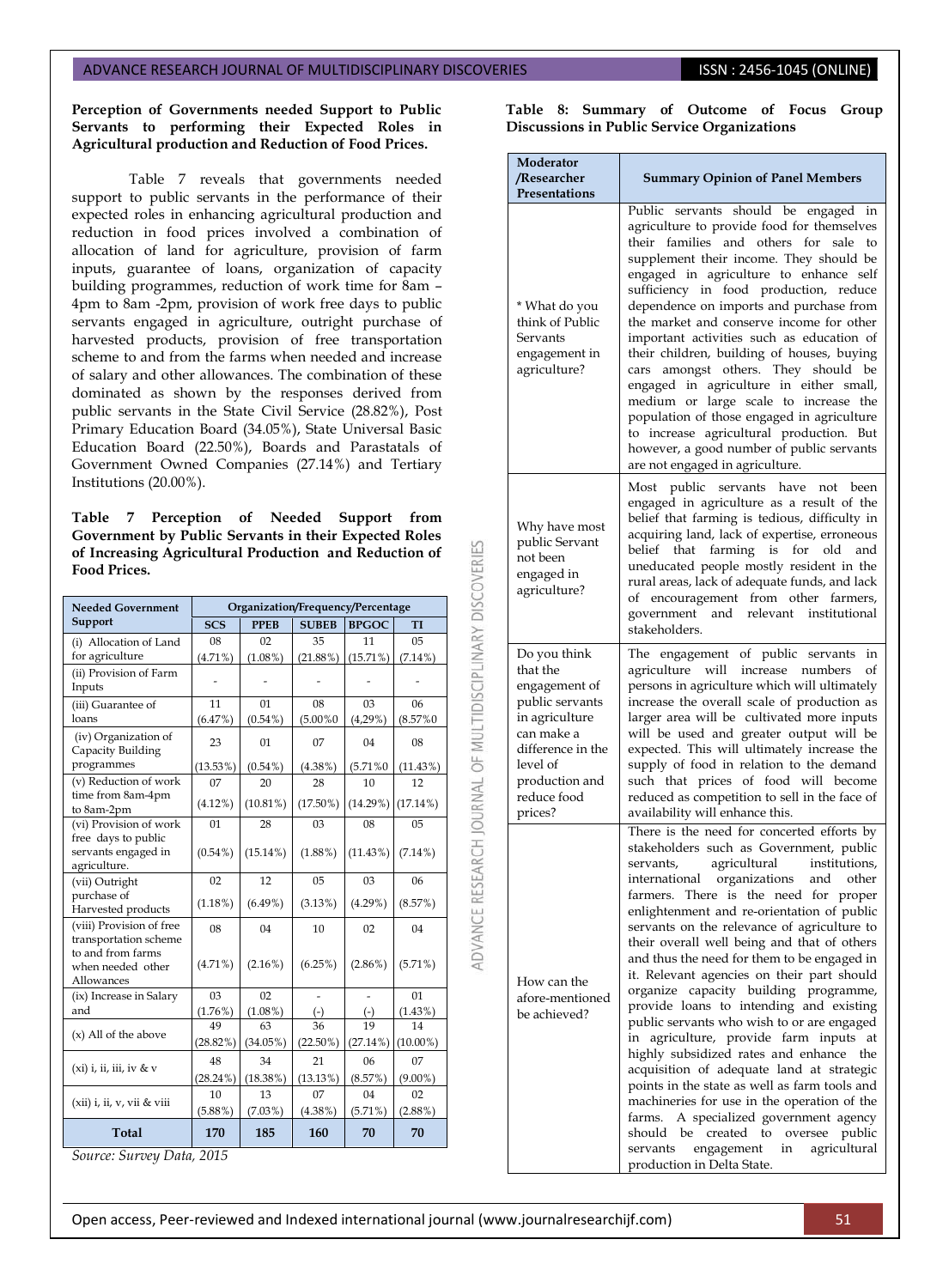**Table 9: Analysis of Variance (ANOVA) on the Mean Response of Five Groups of Public Servants on their Expected Roles in Enhancing Increased Agricultural production and Reduction in Food Prices.**

| Sources of<br>Variation | Degree of<br>Freedom | Sum of<br>Squares | Mean<br><b>Suares</b> | Fratio | Critical<br>Value | Signifi<br>cance | Decisio<br>m |
|-------------------------|----------------------|-------------------|-----------------------|--------|-------------------|------------------|--------------|
| Between<br>groups       | $(K-1)$<br>4         | 75.37             | 18.84                 |        |                   |                  |              |
| Within<br>groups        | $(N-1)$<br>60        | 10.199.16         | 169.99                | 0.11   | 2.53              | N.S              | Reject<br>Ha |
| Total                   | $(N-1)$<br>60        | 10,274.53         |                       |        |                   |                  |              |

 $P \ge 0.05$ 

**Decision:** From the F-ratio distribution, the critical value of F with 4 and 60 degree of freedom at 0.05 level of significance is 2.53. Since the F computed value of 0.11 is less than the critical value of 2.53 there is good reason to reject the alternative hypothesis (Ho) and accept the null hypothesis (Ha) which states that there is no significant difference between the five groups of public servants with respect to their perceptions of their expected roles in increasing agricultural production and reduction in food prices.

K

MULTIDISCIPLINARY DISCOVERI

 $\overline{6}$ 

JRNAL jon

**IDVANCE RESEARCH** 

# **IV. DISCUSSION**

In Nigeria, agricultural production is dominated by small holders farming system which is known to be responsible for about 25% of total production (Fasoranti, 2006). Increasing agricultural production to meet the needs of the teeming population in Delta State has become very important. Population census figures for 1991 and 2006 show an increase from 2,570.18 to 4,098,391 (NPC, 2015) Population projection by GTZ (2004) indicates that the population of Delta State in 2015 will be 4,877,000 and this will increase to 5,681,000 in 2020. The population increase should be matched by concerted efforts at enhancing agricultural production. In this regard, efforts to enhancing agricultural production should be geared towards diversification of the economy towards agriculture taking its "pride of place" to promote self sufficiency in food production. All categories of persons in Delta State, public servants inclusive should therefore be engaged in agricultural production. This falls in line with the findings of the study (Table 4) as stipulated by the public servants in the PPEB, SUBEB and TI that public servants should be engaged in agriculture. To enhance public servants engagement in agricultural production, new mandates should be introduced and defined. This should be area-specific and should recognize the needed contributions of public servants to overall agricultural production (Nogueria, 2006). The engagement of public servants in agricultural production has the capability to enhance the generation of income from sale of products to supplement their income and provide food for themselves and their families.

The perception of agricultural production being the output per worker (Shneider and Gugerty, 2011) indicates that the higher the number of pubic servants engaged in agriculture the greater the output. This support the perception by all public servants in the organizations that public servants have a vital role to play in increasing agricultural production (Table 5). However, certain barriers to the engagement of public servants in agriculture such as perception of farm drudgery, lack of funds, lack of expertise and availability of little time to attend to farms amongst others could limit the roles of public servants in agricultural production. Considering the relevant roles that public servants have to play in agriculture, several of these are expected of them. Hence, Nogueria (2006) noted that public sector has new roles in agriculture for a development agenda. Some of the expected roles that constituted the majority of opinion of the public servants in all the organizations (Table 6) were; (i) providing a percentage of these income to support agricultural research and development. This comes into play ether through a compulsory or voluntary contribution from earnings. There could be a collective agreement of contributing 0.5%, 1%, 2%, 3% or more as the case may be or an individual opting out to make some percentage contribution from salary at source into a stipulated account towards agricultural production. (ii) volunteering to serve in government agricultural programme. With the current Delta State governments "Youth Agricultural Entrepreneurship Programme" aimed at providing the necessary skills to youths in Agriculture for agricultural production, a public servant with interest in enhancing agricultural production can willingly opt to be posted to provide his/her service towards ensuring the success of the programme. (iii) form specialized public servants farmers co-operative societies. In this regard, public servants can form farmers co-operative societies based on their area of specialization in agriculture. For example, Public Servants Cassava Producers Co-operative, Public Servants Poultry Production Co-operative and Public Servants Maize Producers Co-operative amongst others. These co-operatives can as a body source for loans for their members to enhance the availability of funds amongst others towards enhancing the production activities of their members. (iv) fashion out new technologies that will increase cultivated area. This requires conducting research on the various technologies utilized in cultivating an area and based on experience over time develop new technologies such as new machines and new pesticides amongst others that will enhance agricultural production. (v) suggest to government appropriate and workable policies. Public servants need to be engaged in government think-tank groups. As a result of their experience in the shortcomings of various government agricultural programme, it can provide a basis for providing statement of actions that are most appropriate in addressing perceived flaws towards developing an agricultural programme of excellent status that will most favorably enhance agricultural production. The study also found out that the perception of lesser proportion of the respondents on the expected roles of public servants in enhancing agricultural production is (i)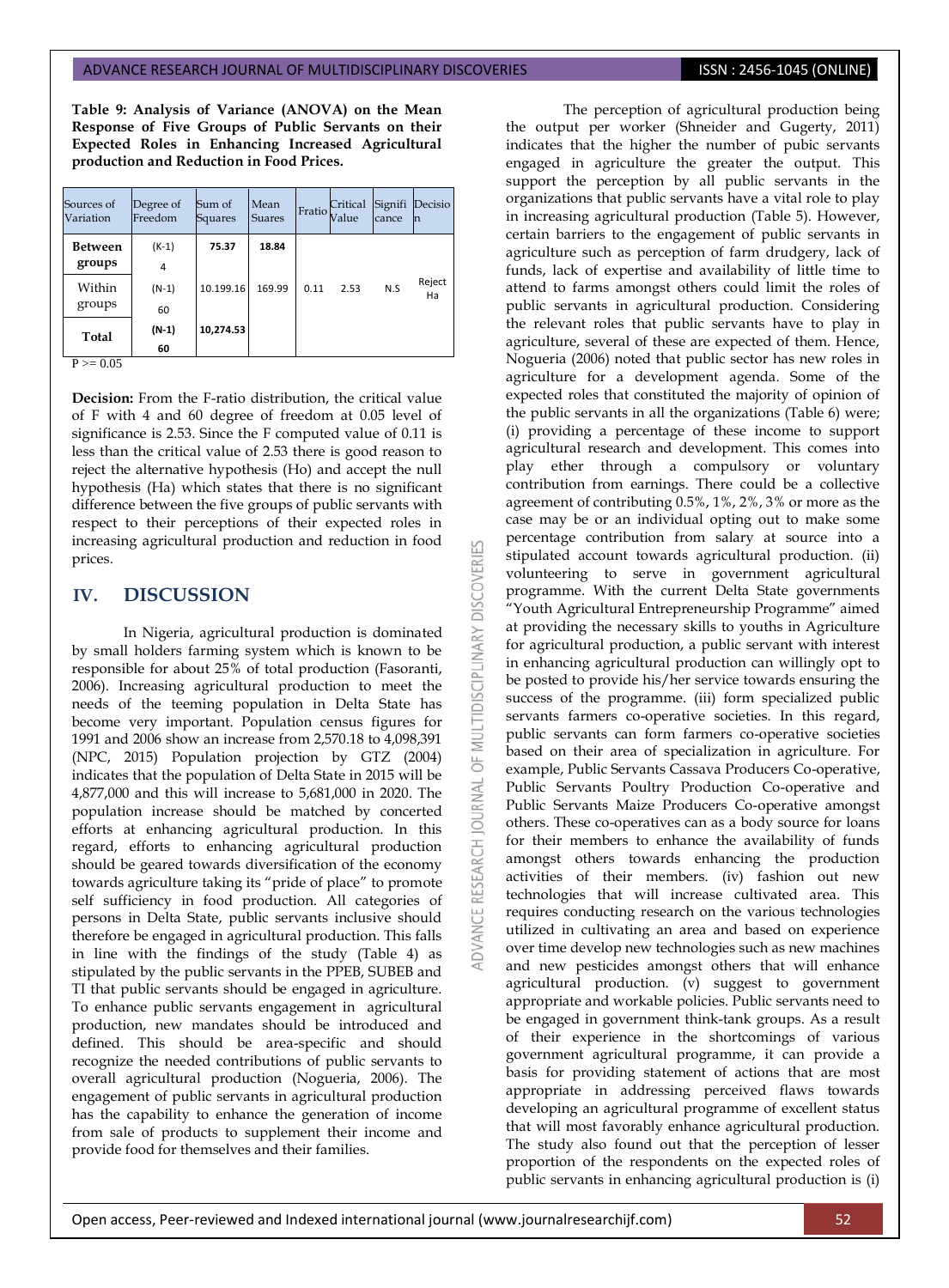encourage and promote gender equality in agriculture. Men and women have vital roles in agriculture. The belief that one is the "weaker sex" such that agricultural production should be left for the "stronger sex" should be discarded. The co-operation of men and women in engaging their families in agricultural production will enhance greater output from farms through collective responsibility and effort. (ii) encourage and re-orientate other categories to be engaged in agricultural production of varying forms. An individual engaged in monocropping may be encouraged to enhance mixed cropping to provide for the varietal needs for food. On the other hand, individuals engaged in crop production should be encouraged of the need to embrace animal production to enhance mixed farming. This will in no small measure enhance agricultural production in the long-run (iii) Organize seminars, workshops and symposia to provide more information and knowledge. New innovation of immense relevance to enhancing agricultural production can only be learnt through interactions at such fora. Through this, suggestions on how to tackle the various observed shortcomings that negate agricultural production can be addressed.

The study found that the performance of the expected roles by Public Servants has the capability to increase agricultural production and reduce food prices. Shneider and Gugerty (2011) noted that increase in agricultural production catalyze a wide range of direct and indirect effects that mediate pathways to poverty reduction. In terms of the direct effects, increased agricultural production in the belief of Irz, Lin, Thirtle, Collins and Wiggins (2001) will promote farm economy by generating higher income from output (ii) promote rural economy by creating more jobs upstream and downstream in agriculture and food value chains (iii) promote the national economy by reducing prices of food and raw materials, raising real wages of the urban poor and reduce wage costs of non-farm sector; and (iv) help to earn foreign exchange from exports and allows import of capital goods and essential non-farm production. Increase in agricultural production lowers food prices, but the size of effect is difficult to estimate as liberalization of trade leading to internal and regional trade drives up food prices. In this regard, higher quality imported agricultural production in the face of competition with lower quality local agricultural products will attracts a higher price thereby making higher supply over demand not a determinant of price. Abdullah and Kalim (2004) opined that the demand and supply side factors determines food prices. In relation to this, an increase in agricultural production will lead to price reduction when elasticity of demand is low and markets are thin. Thus, when demand is inelastic, prices will fall more when production increase than when demand is more elastic, conclusively, where demand is more inelastic a greater share of the benefit will accrue to customers.

As a result of the Land Use Act (1978) in Nigeria which provides that all lands belong to government and it is the responsibility of government to allocate and 53 **DISCOVERI MULTIDISCIPLINARY**  $\overline{6}$ **JAWAL ADVANCE RESEARCH**  designate lands to various activities, government should support public servants expected roles by providing land to them for agricultural production (Table 7). Rather than public servants depending on purchase, inheritance, gift and lease land tenure systems amongst others that may not be workable, governments assistance in this regard will serve to ameliorate the challenges of land acquisition for agriculture. Farm inputs on the other hand such as good quality improved seeds, seedling, machineries and pesticides amongst others are usually expensive and sometimes unaffordable. It is therefore imperative for government to support public servants in performing their expected roles in agricultural production by sourcing and providing the aforementioned at subsidized rates for onward delivery to public servants. The granting of loans usually requires the presentation of collateral security that surpasses the loan being sought. In that regard, only very small amounts that can support small scale farming in line with the financial standing of the public servants can be granted when sought. Government can encourage banks and other financial institutions to grant "huge" loans to public servants to increase their scale of agricultural production. These loans will then need to be guaranteed by government such that in the event of any discrepancies/ failure to pay, the government is there to the rescue. Public servants performance of the expected roles in agriculture may be "stalled" by lack of necessary information and knowledge. Entering into a different terrain requires acquiring the needed capacity through knowledge and information acquisition through seminars, conferences, workshop and symposia. The government in this regard can support public servants by organizing such programmes on a monthly, quarterly or bi-annual basis. Such programmes may be tailored to address the specific needs of the public servants farmers at the appropriate time. the International labour organization stipulated time of eight hours of work daily (8am-4pm) adopted by the public service in Delta State is inadequate for public servants to have time for agriculture on a daily basis. Agriculture is time consuming and as such a reduction in time of work to six hours (8am-2pm) as well as granting Fridays as work free days to allow publics servants enough time to engage in agricultural production could be most helpful to public servants engaged in agriculture. Inadequate time to engage in marketing of harvested agricultural products can make public servants engaged in agriculture to reduce their scale of production. Combining assigned public service functions with agricultural production and marketing can be a herculean task that is unachievable. Thus selling agricultural products can pose a challenge. But the assurance of having government purchase outright all harvested agricultural products can enhance increased production. Transportation cost constitutes a vital aspect of agricultural production. Most farms are located in rural areas, mostly out of the city centre where most public servants live. To go to their farms therefore huge transportation costs may be incurred this may ultimately discourage engagement in agricultural production. In this regard, governments introduction of a special transport scheme to convey public servants to farms at very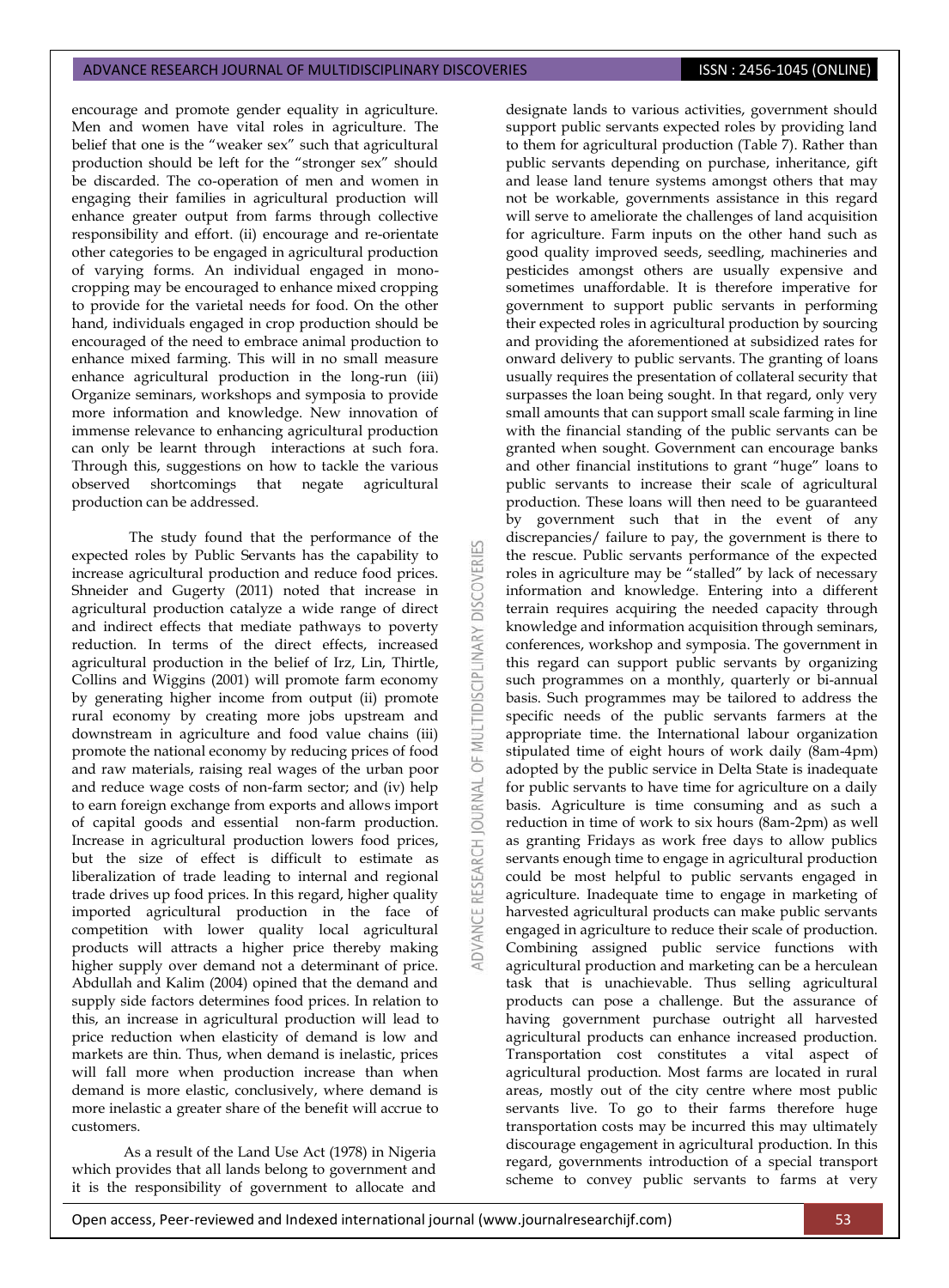minimal or no cost to and from the farms can serve to encourage them. The salary of most public servants today can "hardly take them home". It is therefore of great necessity that salary package should be enhanced to meet up the realities of the time. Such enhancement will provide public servants more funds to be engaged in agricultural production and ultimately boost food production.

# **V. CONCLUSION**

The findings of the study generated the conclusion that public servants should be engaged and have several expected roles to perform to increase agricultural production and reduce food prices. Most of these roles should arise from their voluntary actions such as providing funds for development of Agriculture, serving in government agricultural programme and forming public servants co-operative societies amongst others. The performance of those roles to guarantee effective results requires multi-dimensional support from government. Food price reduction is expected to be achieved in line with a higher supply of food from increased agricultural production over demand.

# **VI. RECOMMENDATIONS**

The following recommendations arise from the findings of the study;

- (i) The Delta State government should put in place a Public Servant Farmers Empowerment Scheme (PSFES). This scheme should be geared towards providing the necessary incentives that will encourage all "shades" of public servants to embrace agriculture to boost agricultural production. The Delta State government in this regard should partner with International organizations such as FAO, USAID, IFAD, EU, and ECOWAS to acquire the needed expertise for the successful operation of the scheme.
- (ii) Delta State government should improve public servants access to land for agriculture by acquiring large expanse of land and introducing land use practices that will enhance sustainable agricultural production. The government on its part in land acquisition should respect the voluntary guidelines on responsible governance of tenure land and other natural resources, recognizing the need to engage with indigenous and community investors, recipients, private sector and civil society to ensure sustainable and transparent practices. They should also take into consideration the principles for responsible agricultural investment that respects rights, livelihoods and resources as stipulated by the Food and Agriculture Organization of the United Nations (2011)
- (iii) Increased agricultural production and reduced food prices can be achieved through the Delta State government provision of very highly subsidized

farm inputs through its agencies to reduce the cost of agricultural production. In addition, the Delta State government can empower public servants to market their produce and buy them during the season at guaranteed minimum prices.

(iv) Public servants engaged in agricultural production should be encouraged to levy a small assessment of their sales to support research towards boosting agricultural production in public institutions such as Research Institutes, amongst others. In this regard, a bill may be sponsored to the State House of Assembly seeking legislation to be put in place for all agricultural producers to make "checkoffs" mandatory for research and promotion of agriculture. This could also be regarded as end-point royalties particularly where new improved varieties are used.

# **VII. ACKNOWLEDGEMENTS**

I am grateful to Prof. S. O. Akparobi, Late Prof. L. U. Okonmah, Prof. I. M. Ojeifo all of the Delta State University Asaba Campus and Dr. J. S. Oboreh, the Rector of the Delta State Polytechnic Ozoro for giving me a solid foundation to develop the idea to write this paper. The views and any errors in this paper are of course my responsibility.

# **VIII. REFERENCES**

DVANCE RESEARCH JOURNAL OF MULTIDISCIPLINARY DISCOVERIES

- [1] **Abdullah, M. and Kalim, R. (2009)** Determinants of Food Prices Inflation in Pakistan. *In Conference of University of Management Science*, 1-21
- [2] **American Heritage Dictionary (2011)** Meaning of Public Servants. Houghton Mifflin Harcourt Publishing Company.
- [3] **Dee Smith, D. (2015)** List of Public Servants Professions. *Houston Chronicle,* Hearst Newspapers.
- [4] **Fasoranti, O. O, (2006)** Determinants of Agricultural Production and Profitability in Akokoland, Ondo State, Nigeria. Department of Sociology, Adekunle, Ajasan University, Akungba, Akoko.
- [5] **FAO (2011)** FAO in the 21st Century. Ensuring Food Security in a Changing World. Food and Agriculture Organization of the United Nations. Rome. 2011. Pp. 34
- [6] **GTZ (2004)** Population Projections based on National Population Commission Data. In Niger Delta Regional Master Plan; Niger Delta Region Land and People. Federal Republic of Nigeria. Pp.12.
- [7] **Hobsons,(2015)** Public Servant-State Government. Australian Government, Department of Education and Training.